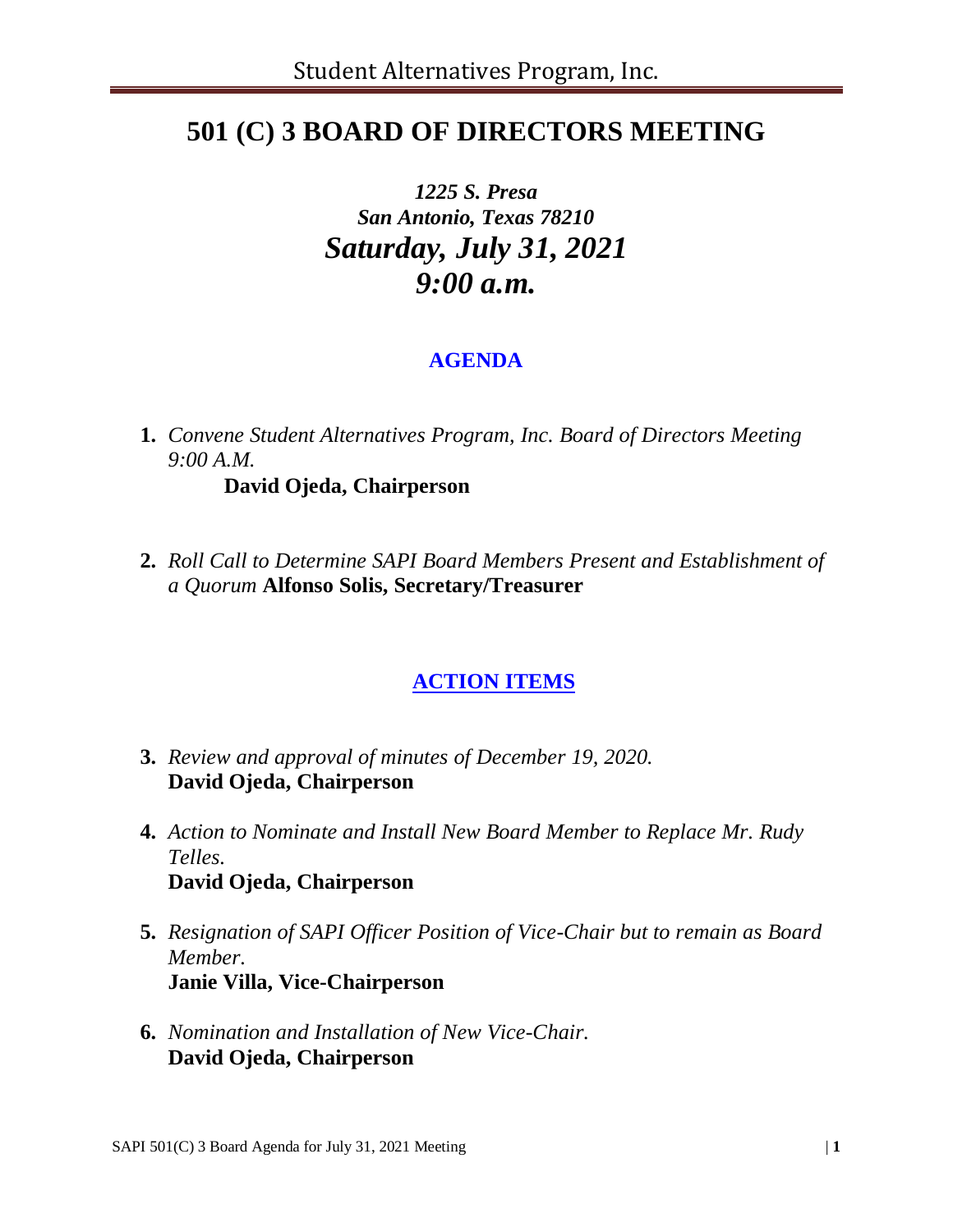- **7.** *Authorization to add Ashley Francis, Financial Systems Coordinator, as signatory for SAPI Firstmark accounts and potential new accounts.*  **Eduardo Gutierrez, Founder/CEO**
- **8.** *Authorization of the CEO to begin consolidating funds in fewer financial institutions through closing or reducing reserve accounts balances and depositing those funds into fewer existing or new accounts.*  **Eduardo Gutierrez, Founder/CEO**
- **9.** *Approval of Fiscal Year 2021-2022 Annual Budget.* **Ashley Francis, Financial Systems Coordinator**
- **10.** *Approval of Corporate Calendar*  **Horacio Huerta, Facilities & Program Development Coordinator**
- **11.** *Authorization to pay the accumulated forbearance rent due to ABC for the building at 1225 S. Presa.*  **Eduardo Gutierrez, Founder/CEO**
- **12.** *Authorization to pay the accumulated forbearance rent due to ABC for building at Pike Street in Weslaco.* **Eduardo Gutierrez, Founder/CEO**
- **13.** *Chairman to Identify Designated Financial Authorization Board Member*  **David Ojeda, Chairperson**

## **INFORMATIONAL ITEMS**

- **14.** *Review Revenues vs. Expenses of Fiscal Year 2020 – 2021*. **Ashley Francis, Financial Systems Coordinator**
- **15.** *Status of El Paso Mesa Street Building regarding the potential demolition of building because of eminent domain possibility.*  **Eduardo Gutierrez, Founder/CEO**